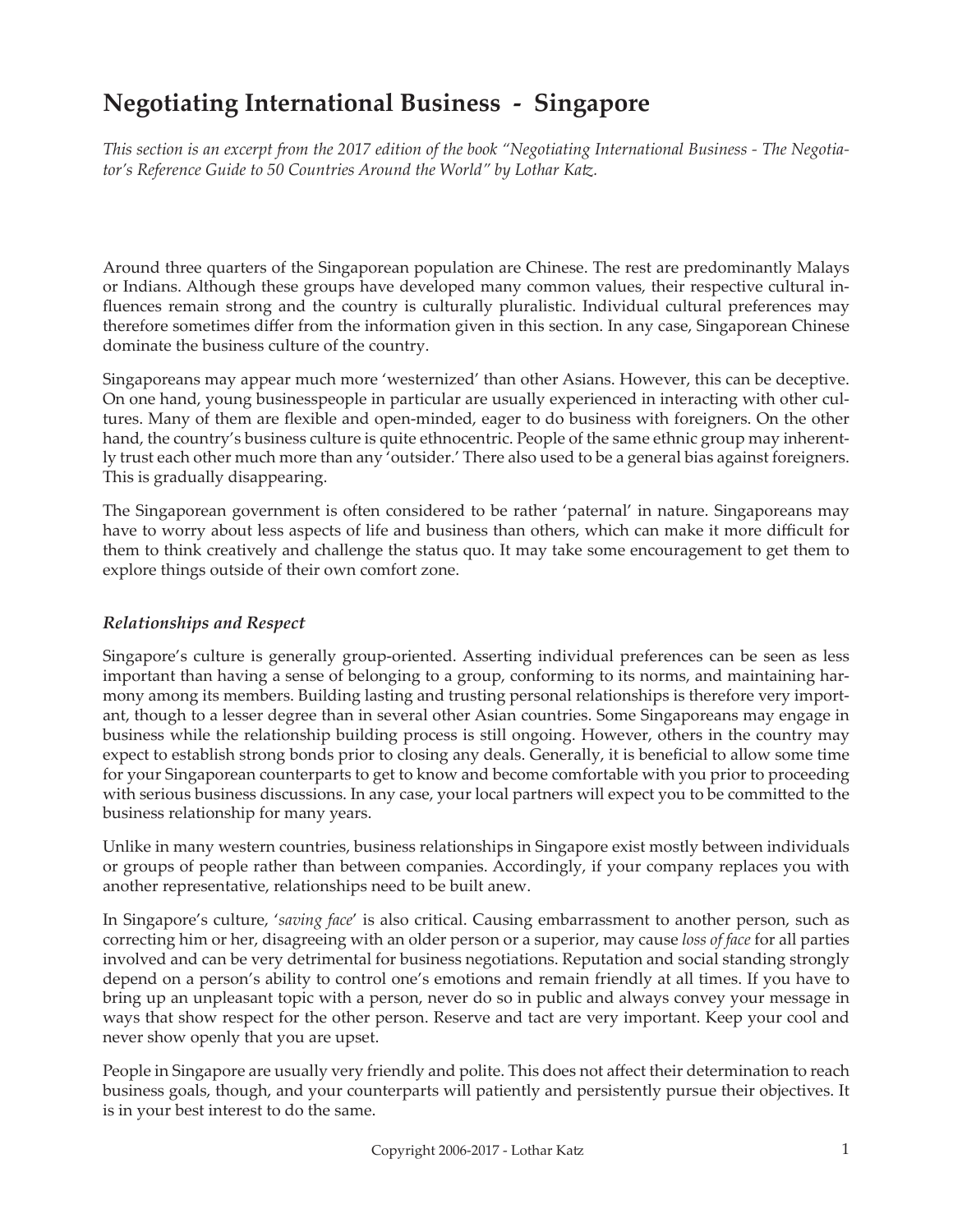In Singapore's business culture, the respect a person enjoys depends primarily on his or her status and rank, age, achievements, and education. You will commonly find leaders in senior roles to be of advanced age. It is important to treat elderly people with great respect. Long hours and hard work are expected, especially at the executive level. Admired personal traits include humility, experience, and team spirit.

## *Communication*

Singapore has four official languages, namely Mandarin, Malay, Tamil, and English. The country has its own brand of English, known as *Singlish*, which differs from English in terms of sentence structure and grammar, as well as the frequent use of filler words such as *lah*, *leh*, *hor* and *meh*. Many businesspeople speak and understand English, often very well. Interpreters are rarely needed. However, when communicating in English, avoid using slang and jargon. It will help people with a limited command of English if you speak slowly, summarize key points, and pause frequently to allow for interpretation.

Businesspeople in Singapore usually speak in quiet, gentle tones. Remaining calm at all times and controlling one's emotions well is very important in this culture. Loud and boisterous behavior is perceived as a lack of self-control. At restaurants, especially those used for business lunches and dinners, keep conversations at a quiet level. Conversations may include extended periods of silence, which do not necessarily convey a negative message. People generally converse while standing around two to three feet apart, sometimes even closer.

Because the concept of saving *face* is so important in this culture, communication is generally very indirect. When responding to a direct question, Singaporeans may answer 'yes' only to signal that they heard what you said, not that they agree with it. Open disagreement and confrontation must be avoided, so you rarely hear a direct 'no.' Instead, you may receive seemingly ambiguous answers, such as 'I am not sure,' 'we will think about it,' 'this will require further investigation,' or 'yes, but…' Each of these could mean 'no,' as does a 'yes' that sounds hesitant or weak. Alternatively, a respondent might deliberately ignore your question. It is beneficial to use a similarly indirect approach when dealing with Singaporeans, as they could perceive you as rude and pushy if you are being overly direct. Only a person with whom you have no relationship yet may occasionally give you a straight 'no.' This is a bad sign since it could mean that your counterpart is not interested in engaging in business with you.

A Singaporean who considers you a superior may tell you what he or she thinks you want to hear, especially when others are around. This is a way to save *face* and preserve honor. Candid comments and criticism may only be conveyed in private, often through a third party. Similarly, it can be effective to deliver negative responses to your negotiation counterparts through a third party, which is a more *face*-saving way.

Singaporeans consider it polite to offer both the positive and negative possibilities when asking a question that requires a decision. For example, they may ask 'Do you want to go back to your hotel or not?'

Gestures can be very subtle in Singapore. Non-verbal communication is important, though, and you should carefully watch for others' small hints, just as they will be watching you. Avoid physical contact with Singaporeans except for handshakes. Most importantly, never touch someone's head, not even that of a child. When pointing at people or objects, use your open hand rather than a finger. To refer to themselves, Chinese Singaporeans put an index finger on their nose rather than pointing at their chest as Westerners do. Sucking in air through the teeth indicates that there is a serious problem. Eye contact should be infrequent. While it is beneficial to make some eye contact when meeting a person for the first time, the Singaporeans consider frequent eye contact intrusive and rude. Avoid facial expressions that could suggest disagreement, such as grimacing or shaking your head.

Note that laughter does not always indicate amusement. Frequently, it may mask embarrassment, shyness, disapproval, and other feelings of distress. Accordingly, Westerners may sometimes observe Singaporeans smiling or laughing at what they might consider inappropriate moments.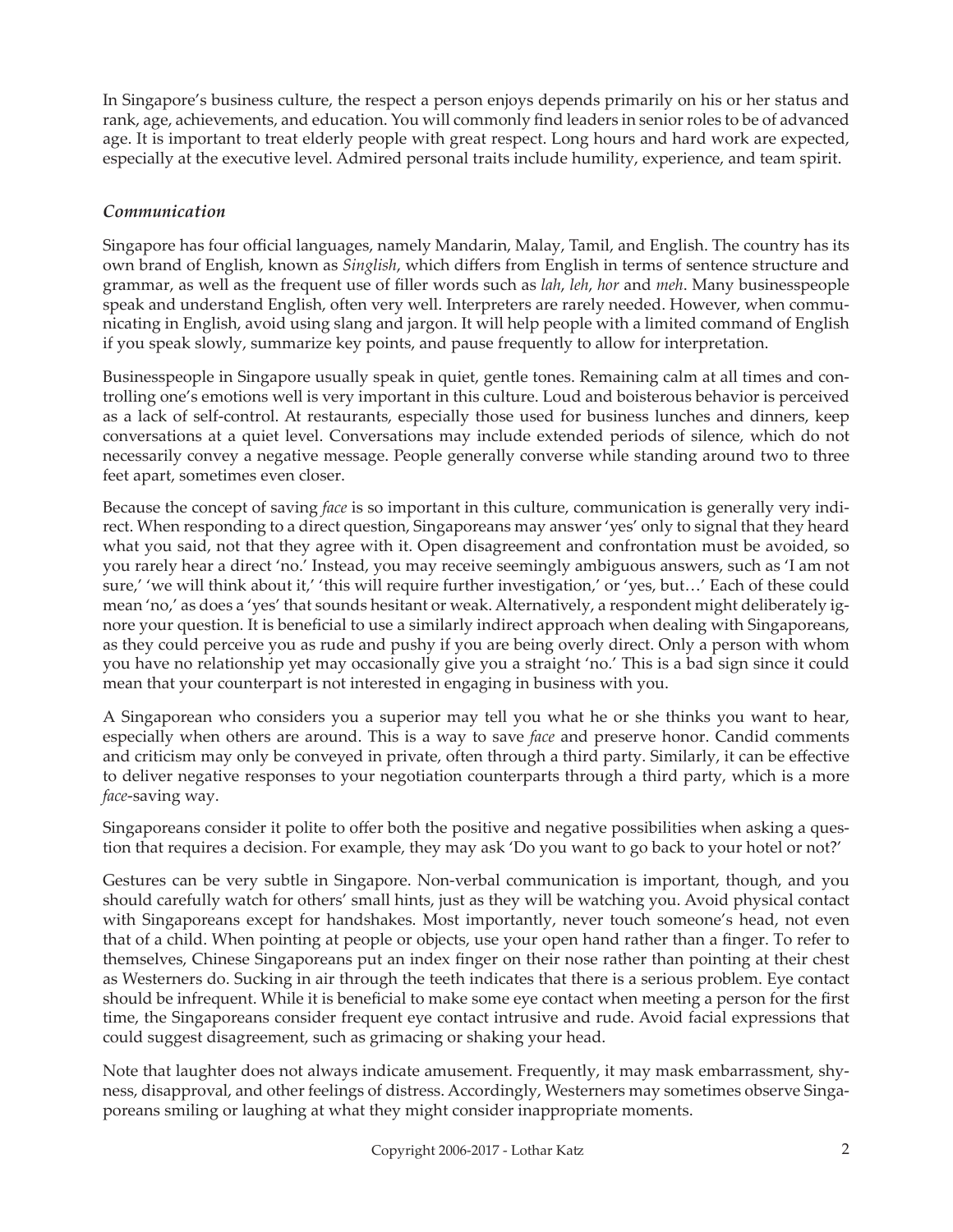## *Initial Contacts and Meetings*

Having a local contact can be an advantage but is usually not a necessary precondition to doing business here. While relationships matter, Singaporeans businesspeople are used to conducting international business.

It is often better to conduct negotiations in Singapore with a team of negotiators rather than to rely on a single individual. This signals importance, facilitates stronger relationship building, and may speed up the overall process. It is vital that teams be well aligned, with roles clearly assigned to each member. Singaporean negotiators can be very good at exploiting disagreements between members of the other team to their advantage. Changing a team member could require the relationship building process to start over and should be avoided.

If possible, schedule meetings at least two weeks in advance. Since Singaporeans want to know who they will be meeting, provide details on titles, positions, and responsibilities of attendees ahead of time. Punctuality is highly valued. The Chinese are especially careful not to waste others' time. Being late to a meeting or social event without having a valid and plausible excuse can be a serious affront. If a delay is inevitable, it is advisable to explain the reason and apologize profoundly, even if it is not your fault.

Chinese names are usually given in the order of family name, first name. The latter consists of two parts, the generational name and the given name. However, the two are often spoken and written as one. Many Singaporean Chinese use assumed western first names, in which case they give theirs in the order of first name followed by family name. Malay and Indian names can have several parts, and it may be hard to identify which is which. It may be best to ask people politely how to address them correctly. In that case, make sure you do the same for your own name. Singaporeans are very status-conscious. If a person has a title or doctorate degree, use it to address him or her, for example, 'Doctor Tsai' or 'Director Chan.' Otherwise, use *Mr./Ms.* plus the family name. Before calling Singaporeans by their first names, wait until they offer it.

Introduce older people and those of higher rank first, and stand up when someone in either category enters the room. Negotiating teams should line up so that the most important individuals are introduced first. If introducing two people, it is important to state the name of the most important person first. Some people may not want to shake hands, so it is best to wait for your counterparts to initiate handshakes, which should be light and may last as long as ten seconds. Men should wait for women to initiate handshakes. Some Singaporean women may not want to make physical contact with men, in which case it is best to just nod and smile.

The exchange of business cards is an essential step when meeting someone for the first time, so bring more than you need. If someone presents you with his or her card and you do not offer one in return, the person may assume that you either do not want to make their acquaintance, that your status in your company's hierarchy is very low, or, quite to the contrary, that your status is very high. There is no need to have your cards translated to a language other than English. Show doctorate degrees on your card and make sure that it clearly states your professional title, especially if you have the seniority to make decisions. Singaporeans may present their card using two hands or only the right one. If possible, use the same method your counterpart is using. Smile and make eye contact while accepting someone else's card, then examine the card carefully. Not reading someone's card can be an insult. Next, place the card on the table in front of you or into your card case. Never stuff someone's card into your back pocket or otherwise treat it disrespectfully. Never write on a person's business card.

At the beginning of a meeting, there is normally some small talk. This allows participants to become personally acquainted. It is best to let the local side set the pace and follow along. People appreciate a sense of humor, but keep it light and friendly, and be careful not to overdo it. Business is a serious matter in Singapore, and meetings, especially initial ones, may appear very formal.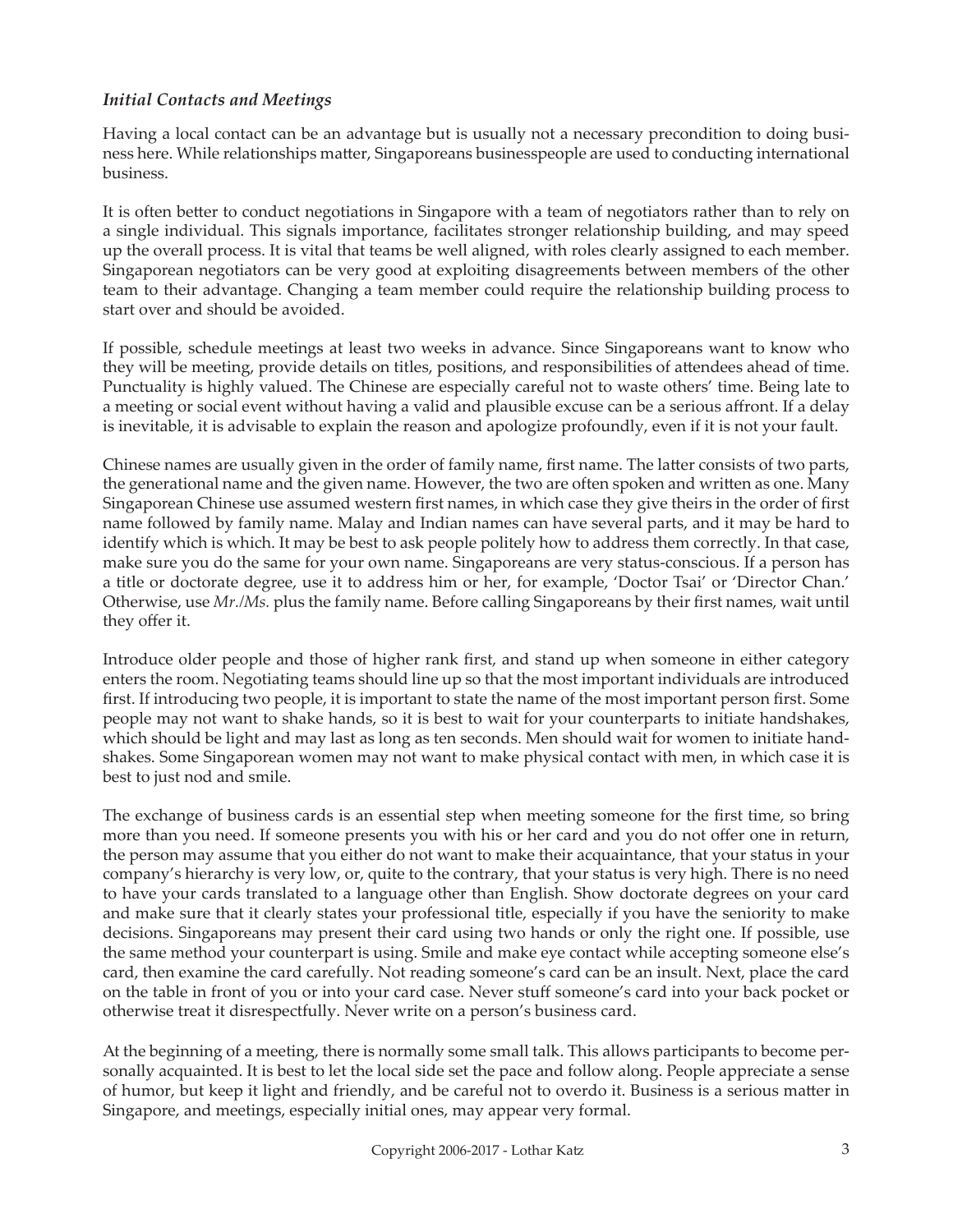The primary purpose of the first meeting is to become acquainted and build relationships. Business may be discussed, but do not try to hurry along with your agenda. It is unrealistic to expect initial meetings to lead to straight decisions.

It is good to make a presentation, but keep it simple and avoid over-designing it. Encourage questions, and verify through diplomatic questions of your own whether your audience understands you. Since saving *face* is so important to Singaporeans, people will not openly admit it in front of others if they do not understand what you are presenting.

The appearance of your presentation materials is not very important as long as you include good and easy-to-understand visuals. Having your English-language handout materials translated to any other local language is not required.

## *Negotiation*

**Attitudes and Styles -** Leveraging relationships is an important element when negotiating in Singapore. Nevertheless, Singaporeans often employ distributive and contingency bargaining. While the buyer is in a superior position, both sides in a business deal own the responsibility to reach agreement. They expect long-term commitments from their business partners and will focus mostly on long-term benefits. Although the primary negotiation style is competitive, Singaporeans nevertheless value long-term relationships. They respect hard bargainers as long as they avoid creating direct conflict. Both sides remain friendly throughout the negotiation, and attempts to win competitive advantages should not be taken negatively. The culture promotes a win-win approach since this is the best way for everyone to save *face* throughout a negotiation. You earn your counterparts' respect by maintaining a positive, persistent attitude.

Should a dispute arise at any stage of a negotiation, you may be able to reach resolution through logical arguments and references to past experiences. Show your commitment to the relationship and refrain from using logical reasoning or becoming argumentative since this will only make matters worse. Patience and creativity will pay strong dividends. Although personal relationships matter a lot, referring to them alone may not be enough to resolve the conflict. In extreme situations, use a mediator, ideally the party who initially introduced you.

**Sharing of Information –** Singaporean negotiators are willing to spend considerable time, sometimes many weeks or even months, gathering information and discussing various details before the bargaining stage of a negotiation can begin. Some information is shared since this is viewed as a way to build trust. However, expecting your counterpart to reveal everything you might want to know during your negotiation would be naïve.

**Pace of Negotiation –** Expect negotiations to be slow and protracted. Relationship building, information gathering, bargaining, and decision making all take considerable time. Be prepared to make several trips if necessary to achieve your objectives. Throughout the negotiation, be patient, control your emotions, and accept that delays occur.

Singaporeans generally employ a polychronic work style. They are used to pursuing multiple actions and goals in parallel. When negotiating, they often take a holistic approach and may jump back and forth between topics rather than addressing them in sequential order. Negotiators from strongly monochronic cultures, such as Germany, the United Kingdom, or the United States, could find this style confusing, irritating, even annoying. In any case, do not show irritation or anger when encountering this behavior. Instead, keep track of the bargaining progress at all times, often emphasizing areas where agreement already exists.

If your counterparts appear to be stalling the negotiation, assess carefully whether their slowing down the process indicates that they are evaluating alternatives or that they are not interested in doing busi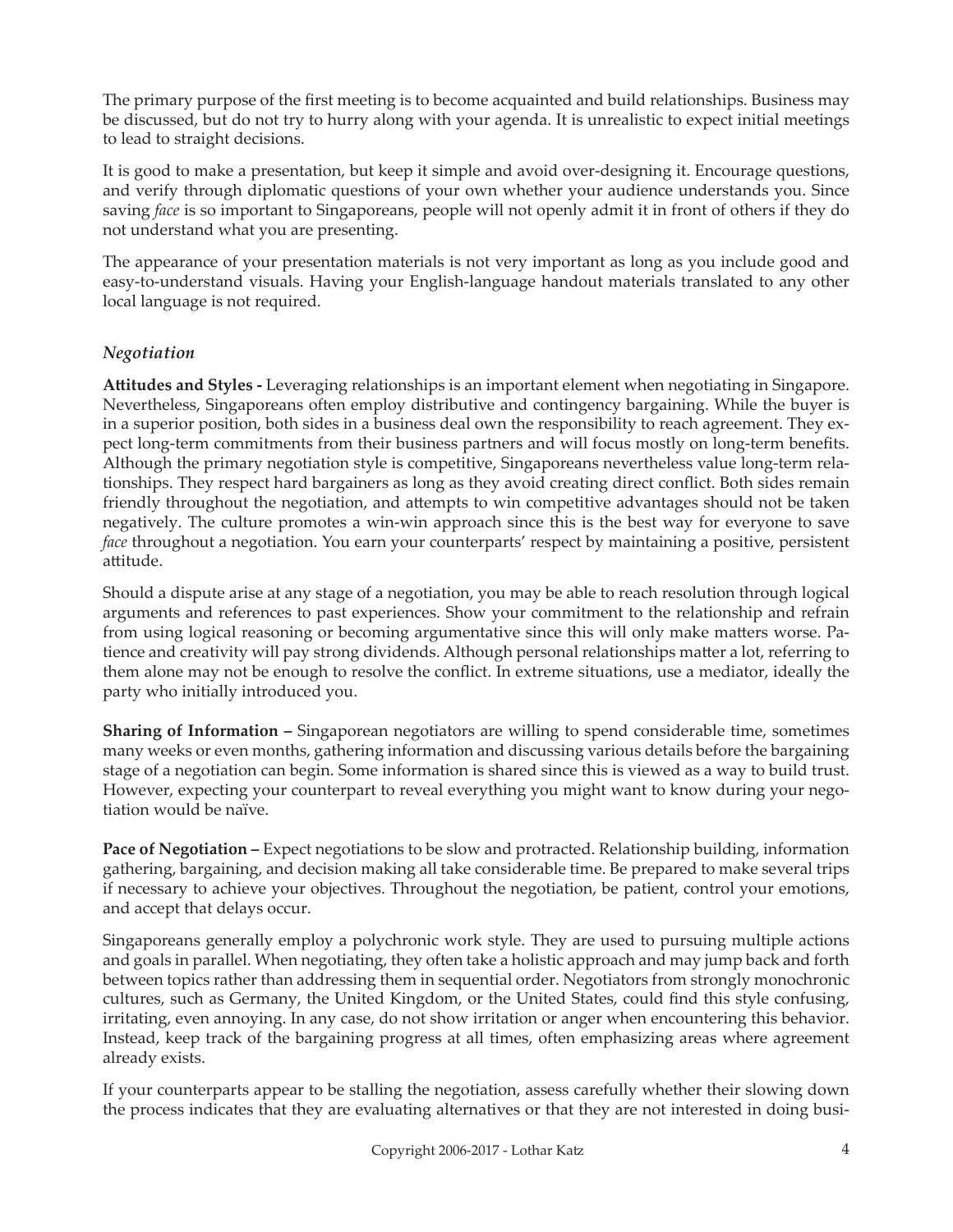ness with you. While such behavior could represent attempts to create time pressure in order to obtain concessions, the slow decision process in the country is far more likely causing the lack of progress. People from fast-paced cultures often underestimate how much time this takes and make the mistake of trying to 'speed things up.' Again, patience and persistence are important.

**Bargaining –** Singaporeans are often shrewd negotiators who should not be underestimated. They love bargaining and haggling, and people may use a wide array of negotiation techniques quite competently. The bargaining stage of a negotiation can be extensive. Prices often move more than 40 percent between initial offers and final agreement. Leave yourself sufficient room for concessions at different stages. Ask the other side to reciprocate if you made one. You can use the fact that aspects can be re-visited to your advantage, for instance by offering further concessions under the condition that the Singaporean side reciprocate in areas that had already been agreed upon.

Singaporeans often prefer a straightforward negotiation style. They use deceptive techniques only infrequently, such as telling lies and sending fake non-verbal messages, pretending to be disinterested in the whole deal or in single concessions, misrepresenting an item's value, or making false demands and concessions. Do not take such tactics personally and refrain from lying at or grossly misleading your counterparts, as doing so could damage business relationships. Lies may be difficult to detect. It is advisable to verify information received from the local side through other channels. Similarly, they treat 'outside' information with caution. Singaporeans rarely use 'good cop, bad cop;' however, it can sometimes be beneficial to use this tactic in your own negotiation approach. Carefully orchestrated, it may allow you to obtain valuable concessions without damaging the overall relationship. However, your team will need to exclude any 'bad cop' member from future negotiation rounds. Businesspeople are not likely to use the 'limited authority' technique because groups rather than individuals normally make decisions. Since you must avoid causing loss of face, be cautious when using the techniques of making false demands or false concessions.

Singaporean negotiators, especially those of Chinese heritage, may use pressure tactics such as applying time pressure or making expiring offers. If they learn that the other side is working against a deadline, they may exploit this knowledge to increase the time pressure. Most of these tactics cannot be used against them effectively since the Chinese are patient and persistent enough to overcome such challenges. Other pressure techniques such as nibbling, threats, and warnings may occasionally be used. Final offers may be made more than once and are almost never final. Periods of silence in conversations are normal and may not represent an attempt to use it as a negotiation technique. Avoid tactics such as opening with your best offer or showing intransigence, since they cannot be applied effectively without running the risk of causing loss of *face*.

Negotiators avoid most aggressive or adversarial techniques since these affect *face*. The risk of using any of them yourself is rarely worth the potential gain. Extreme openings may occasionally be used as a way to start the bargaining process. However, use the tactic only with great caution since it may adversely affect the relationship if employed too aggressively.

As in most strongly relationship-oriented cultures, negotiators may sometimes use emotional techniques such as attitudinal bargaining, sending dual messages, attempting to make you feel guilty, grimacing, or appealing to personal relationships. Singaporeans can be very compelling when acting disappointed or insulted. Be cautious when doing this yourself. You might cause the other side to lose *face*, which could damage your negotiating position.

At times, defensive tactics such as blocking, distracting and changing the subject, asking probing questions, or making promises may be used. The exception is directness, which is rare in Singapore. People may be shocked if you are overly direct yourself, which can be counterproductive.

Note that opening with written offers and attempting to introduce written terms and conditions as a negotiation tactic is rarely successful. In most cases, businesspeople ignore or tactfully reject them and request that each aspect be negotiated individually.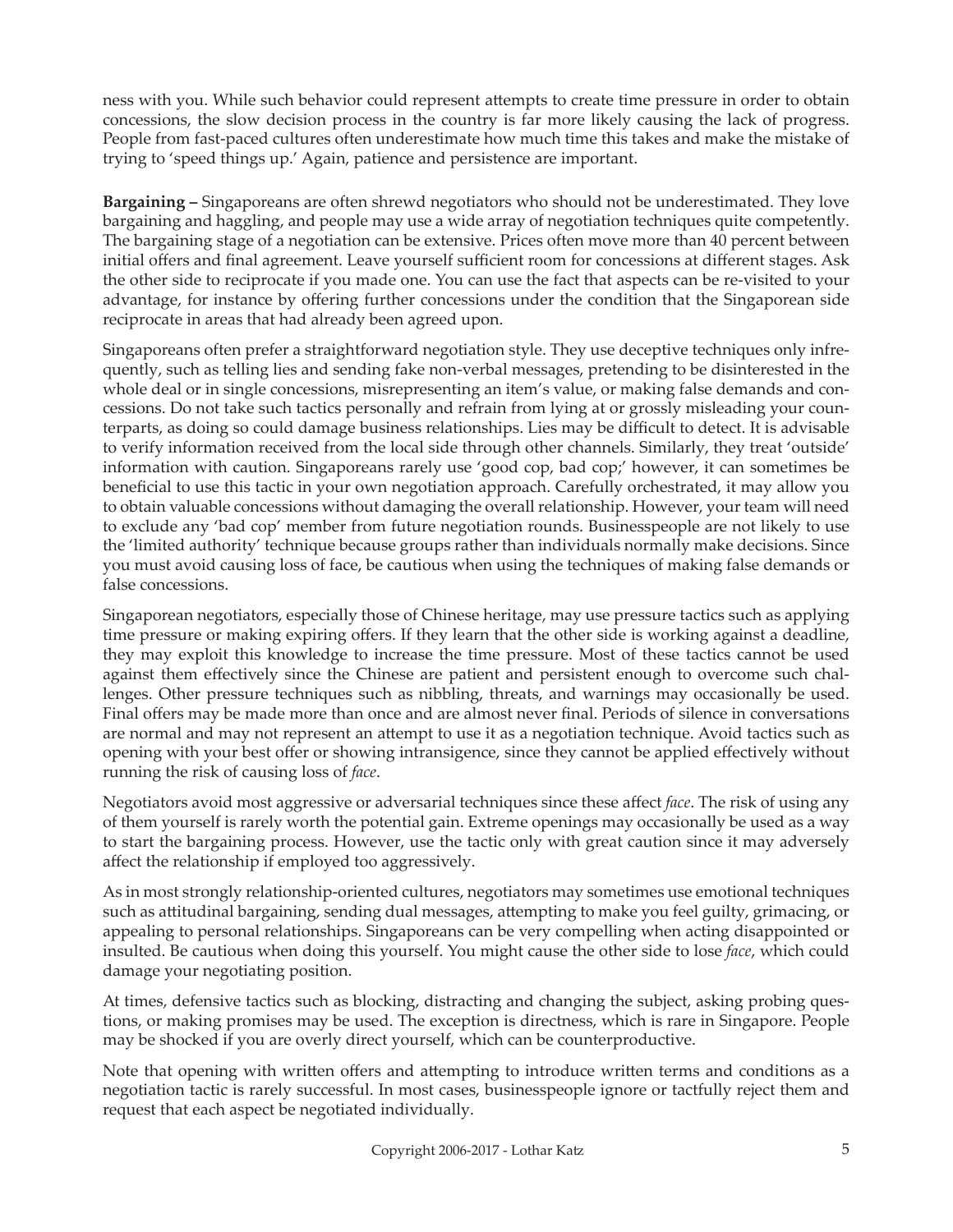Corruption and bribery are very rare in Singapore. It is believed to have the lowest corruption rate of any Asian country. Bribery is illegal and may be punished harshly. It is strongly advisable to stay away from giving gifts of significant value or making offers that could be read as bribery.

**Decision Making –** Most companies tend to be very hierarchical, and people expect to work within clearly established lines of authority. Disagreeing with or criticizing superiors is unacceptable. However, decision making is normally a consensus-oriented group process in Singapore. This can be confusing for Westerners looking to identify the 'key decision maker' in an organization, while in reality such a role may not exist at all. Decisions are often made through a process involving many stakeholders who establish consensus through a series of deliberations. This process can take a long time and requires patience. Influencing the decision making requires building strong relationships with as many of the stakeholders as you possibly can. Senior leaders orchestrate the process and secure the support of the group. Nevertheless, their input carries a lot of weight and they sometimes have the final say, so do everything you can to win their approval.

When making decisions, Singaporean businesspeople usually consider the specific situation rather than applying universal principles. Personal feelings and experiences weigh more strongly than empirical evidence and other objective facts do. Most Singaporeans are moderate risk takers.

## *Agreements and Contracts*

Capturing and exchanging written understandings after meetings and at key negotiation stages is useful since oral statements are not always dependable. While these serve as tools to improve the communication and strengthen commitments, they should not be taken for final agreements. Any part of an agreement may still change significantly before both parties sign the final contract.

Contract styles vary, but some may spell out detailed terms and conditions for the core agreements as well as for many eventualities. Nevertheless, writing up and signing the contract is a formality. Singaporeans believe that the primary strength of an agreement lies in the partners' commitment rather than in its written documentation. Ethnic Chinese often consult astrologers and may prefer to delay signature of a contract until a 'lucky' day arrives.

Your legal rights are usually enforceable. It is recommended to consult a local legal expert before signing a contract. Also, ensure that your products are patented or registered in Singapore to protect them against imitation. However, do not bring an attorney to the negotiation table, since this may be taken as a sign that you do not trust your counterparts.

Contracts are usually dependable and the agreed terms are viewed as binding.

## *Women in Business*

While Singapore is still a male-dominated society, there are many women in professional positions, some with significant authority and influence. At the same time, most women are still struggling to attain positions of similar income and authority as men. Nevertheless, visiting businesswomen should have few problems in the country as long as they act professionally in business and social situations. If a male local business contact asks a foreign woman out for dinner, this most likely means that he wants to talk business or intensify the business relationship rather than make personal advances.

## *Other Important Things to Know*

Dressing very conservatively, ideally in dark suits with neckties for men, is important to convey status and poise.